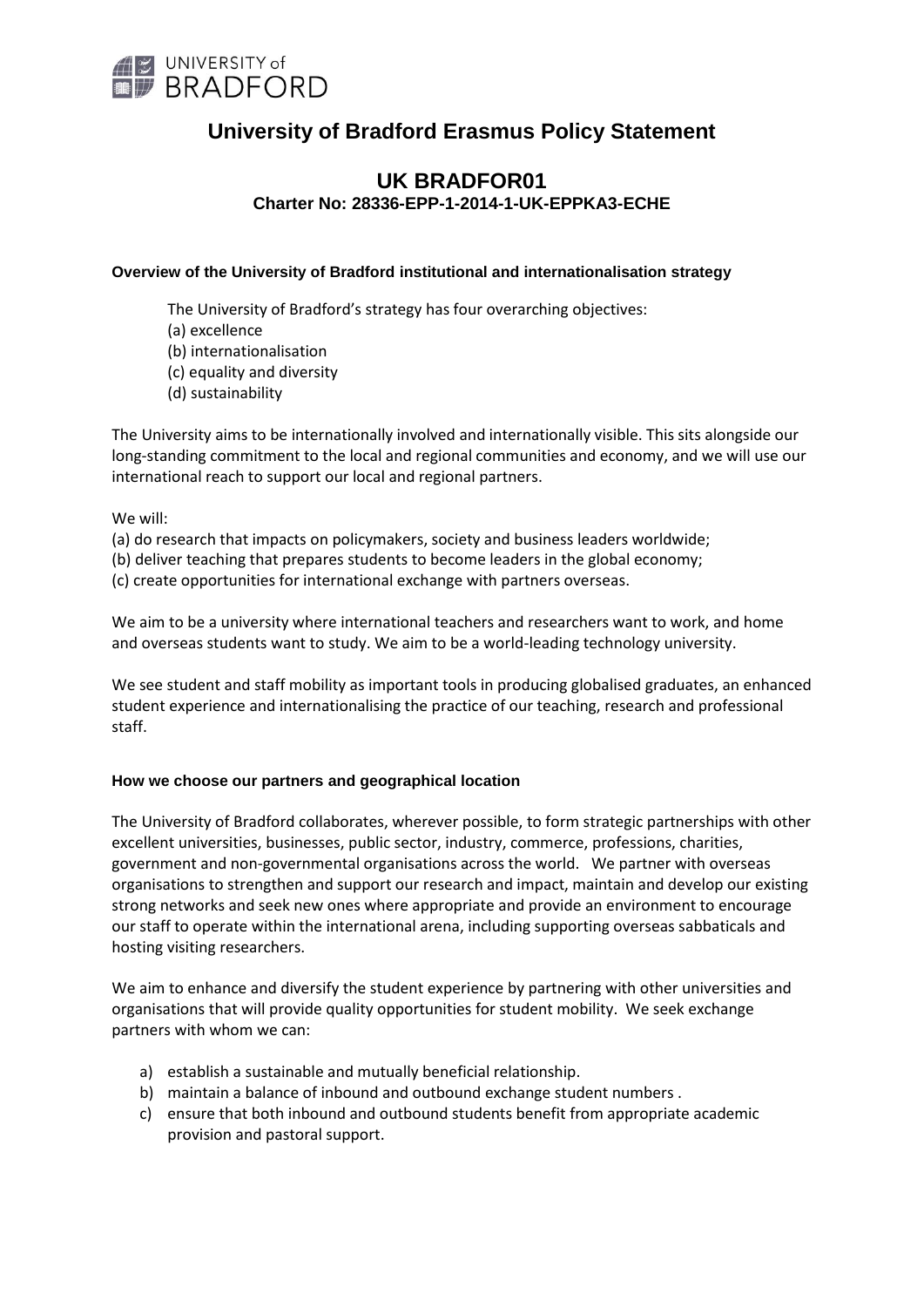

Current student exchange partnerships are concentrated in Europe and the majority of these operate within the Erasmus Framework. However we also have a number of exchange partners in the US and Canada, Hong Kong, Japan, South Korea, Malaysia, and Australia. In addition to exchange partnerships, we operate a range of research and teaching partnerships in China, India, South-East Asia, the Middle East and Africa.

## **Objectives and target groups of our mobility activities**

The University of Bradford is committed to equality, diversity and inclusivity. We believe that a vibrant intellectual atmosphere derives from a mix of people from different backgrounds. We will provide a varied mix of mobility opportunities to students and staff from all regions and countries, irrespective of background or characteristics

We aim to develop globalised graduates and recognise the importance of providing study abroad opportunities to our students to achieve this. Our inbound exchange students from a diverse range of cultural and geographical backgrounds help the internationalisation of our student body and campus.

We aim to globalise our curricula and teaching practices and will do so through providing staff mobility opportunities. We aim to include both academic and non-academic staff in our Erasmus+ staff mobilities. We expect staff to develop international and cultural skills in their research, teaching and provision of support services. We expect staff taking up mobility opportunities to in turn internationalise the campus and curriculum.

We aim to engage as many students as possible in international mobility opportunities, and the presence of Erasmus+ inbound exchange students and staff on the Bradford campus will impact on the internationalisation of those students unable to participate.

**Impact of participation in the Erasmus+ Programme, on the modernisation of our institution. (Referencing the five priorities of the Modernisation Agenda\*)** 

- **Increasing attainment levels to provide the graduates and researchers Europe needs**
- **Improving the quality and relevance of higher education**
- **Strengthening quality through mobility and cross-border co-operation**
- **Making the knowledge triangle work: Linking higher education, research and business for excellence and regional development**
- **Improving governance and funding**

#### Developing better graduate skills

Erasmus+ enables study and traineeship opportunities to be made available to all our students, regardless of background or ability to pay. The University's institutional strategy sets out its intention to provide more opportunities for students to participate in international exchange as part of its internationalisation agenda. The international experience and knowledge gained by students who participate in international mobility programmes is competence increasingly sought by prospective employers in today's global economy.

(Increasing attainment levels to provide the graduates and researchers Europe needs)

#### Driving systemic change within the university around mobility

Participation in Erasmus+ provides us with a framework within which to develop international partnerships, operate mobility programmes for our students and staff and offer financial support to